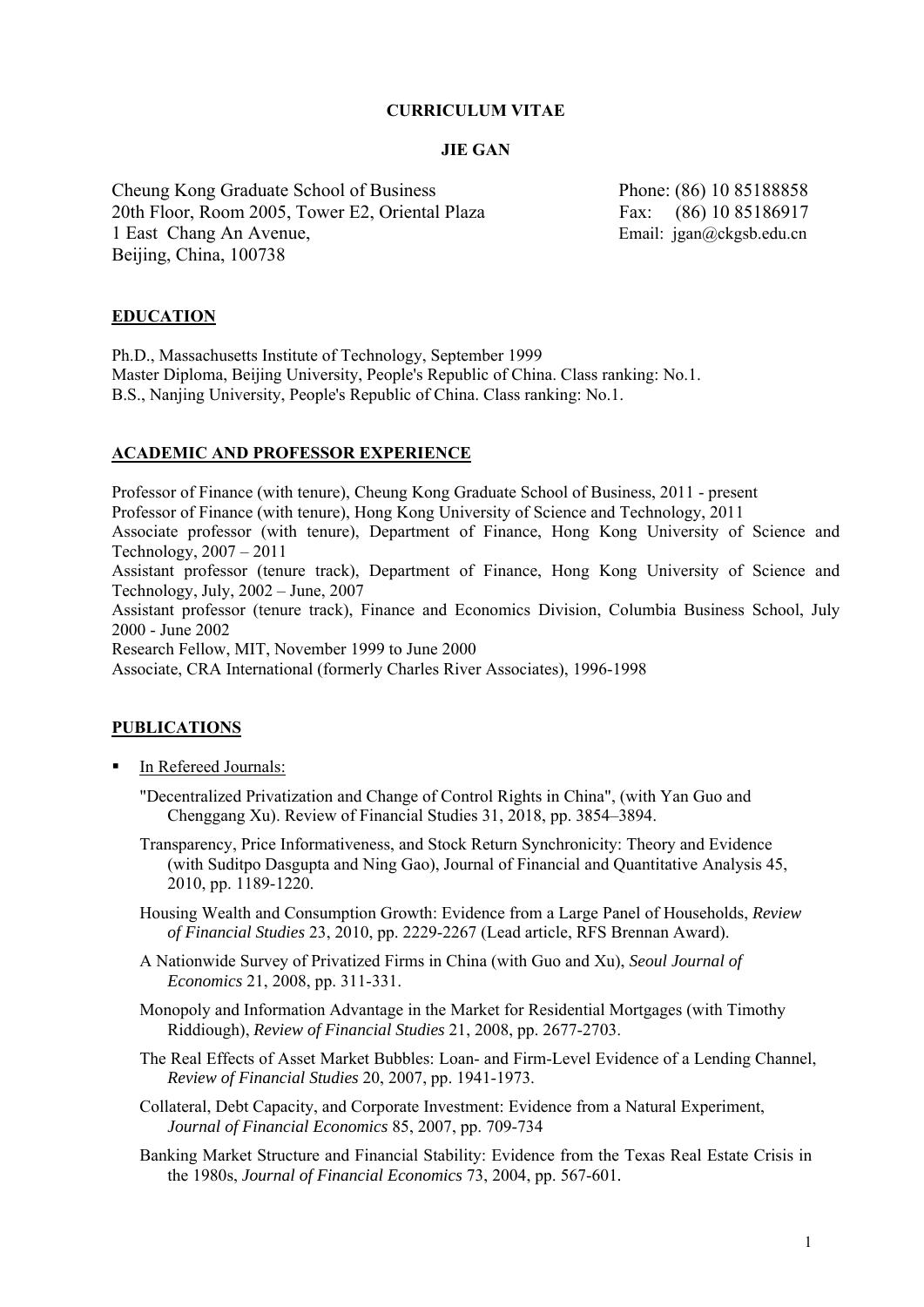#### Magazines and Book Chapters:

- "The Factors Behind China's Growing Strength in Innovation," in *Harvard Business Review*, 2019.
- "Chinese Economy: Lots Of Challenges, But No Need To Panic," in *Forbes*, 2015.
- "How Hanergy Has Exposed Weaknesses In Hong Kong's Stock Market," in *Forbes*, 2015.
- "China's New Normal: What's In It?" in *Forbes*, 2015.
- "Privatization in China: Experiences and Lessons," in *China's Emerging Financial Markets: Challenges and Opportunities* (J. Barth, J. Tatom, and G. Yago, 2008 eds.), The Milken Institute Series on Financial Innovation and Economic Growth.
- "Global Banking Regulation & Supervision: What Are the Issues and What Are the Practices?" (with James Barth and Dan Nolle), in *Focus on Financial Institutions and Services*, Nova Science Publisher, 2004.
- Working Papers:
	- Can Firms Build Capital Market Reputation to Compensate for Poor Investor Protection? Evidence from Dividend Policies (with Martin Wang).
	- Property Market Overvaluation, Toeholds, and the Winners' Curse: Evidence from Hong Kong Land Auctions (with Yuk Ying Chang and Sudipto Dasgupta).
	- The Dark Side of Concentrated Ownership in Privatization: Evidence from China (Jianping Deng, Jie Gan, and Jia He), formally titled "Privatization, Large Shareholders' Incentives to Expropriate, and Firm Performance." Top 20 downloads in SSRN Corporate Finance, Management, and AFA Conference.

What Do Capital Requirements Do When They Are Not Binding?

# **PRIZE AND AWARDS**

- BlackRock/Michael Brennan Best Paper Award of *Review of Financial Studies*
- Nominated for the Michael Gale Medal for Distinguished Teaching 2005, the highest honor awarded to a single faculty in the university
- **Franklin Prize for Teaching Excellence at Hong Kong University of Science & Technology** (MBA teaching 2004 and 2008); Nominated for undergraduate teaching 2003 and 2004.
- Hong Kong RGC Competitive Earmark Research Grant, 2003 (HK\$373,000), 2004 (HK\$551,000), 2006 (HK\$666,000); 2008 (HK\$784,000).
- Faculty Research Award, Columbia University Center for Japanese Economy and Business, 2001- 2002
- Graduate Fellowship, Massachusetts Institute of Technology, 1993-1996, 1998-1999
- "Best Graduate of the Year" (equivalent to *summa cum laude*), Nanjing University, 1991

## **PROFESSIONAL ACTIVITIES**

Referee:

Journal of Finance, Review of Financial Studies, Journal of Financial Intermediation, Journal of Banking and Finance, Journal of Money, Credit, and Banking, Scandinavian Journal of Economics, Southern Journal of Economics, Japan and the World Economy, Journal of Japanese and International Economy, Japan and the World Economy, Pacific-Basin Journal of Finance; Journal of Real Estate Research, B.E. Journal of Economic Analysis, Economics of Transition